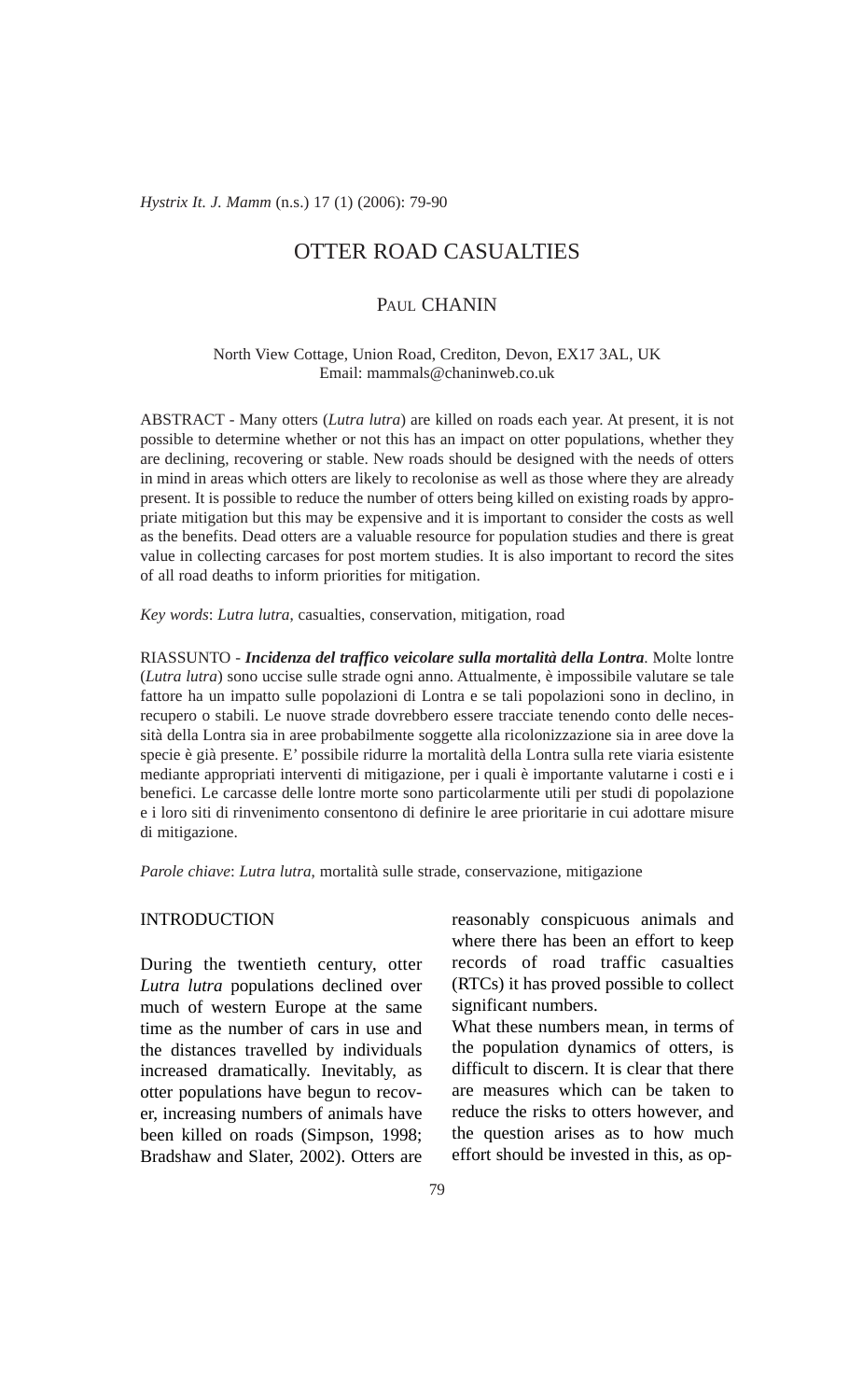posed to other forms of conservation. The aim of this paper is to review experiences of otter RTCs in the UK with a view to informing debate on such questions as: a) Are RTCs a threat to otter populations or their recovery? b) What measures are available to prevent, or reduce the risks of RTCs? c) How should resources be allocated?

# HISTORICAL BACKGROUND

The first indication that there had been a decline in the otter population of Britain came from otter hunters in the early 1960s, when they realised that they were finding far fewer animals than previously (Ivester-Lloyd, 1962). An analysis of a subset of their records (Anon, 1969) showed that there had been a significant decline in hunting success between 1957 and 1967 and the authors suggested a number of factors which might have caused it, but these did not include road casualties.

Chanin and Jefferies (1978) using a full set of otter hunting records from 1950 to 1971 demonstrated that the otter's decline in Britain started in the mid 1950s and was contemporary with the first use of dieldrin and related pesticides, which they considered to be a likely cause. This paper also reported that in some places otters had repeatedly been found dead on roads at the same place with one instance of five otters killed over a six year period.

In monographs on otters published in the 1980s, Chanin (1985) and Mason and MacDonald (1986) noted that considerable numbers of otters were killed on the road but did not suggest that this was likely to have a significant effect on the population. Mason and MacDonald (1986) pointed out that: "*It is impossible to predict the effects of these mortalities on the status of local populations unless perhaps the populations are so low that any accidental death could be critical*". This is more likely to be the case for declining populations than recovering ones.

Despite this, by 1996, when the Framework for Otter Conservation was published (Joint Nature Conservation Committee, 1996) it concluded that anthropogenic mortality was one of six threats to otters including "*… accidental killing on roads and incidental killing in traps …*" and that this had *"… implications for the viability of populations especially where otters are recolonising new areas and population size is small*".

Thus, when the UK Biodiversity Action Plan for otters was written, "*Incidental mortality, primarily by road deaths…*" was considered to be one of the "*Current factors causing loss or decline*", although, by that time, the otter population in Britain was recovering , rather that declining.

### ASSESSING THE EVIDENCE

Although some information on otter road casualties was collected in the 1970s and 1980s, it was not until the 1990s that systematic attempts were made to record these and, where possible, to retrieve carcases for post mortem examination. One consequence of this was that increasing numbers of dead otters were reported and the number known to have been killed increase dramatically. This is clearly illustrated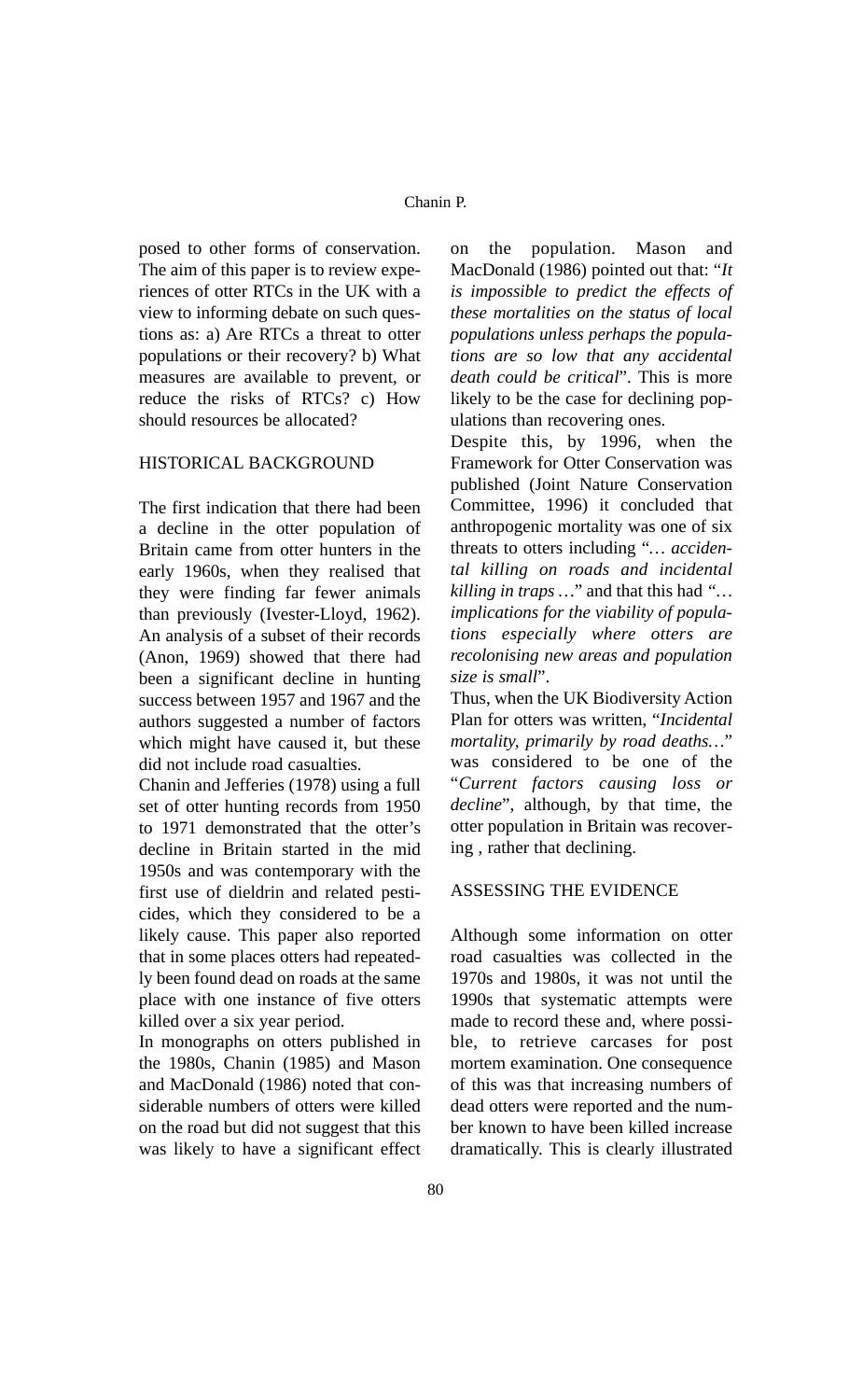in Figure 1, which also shows that over the same period, systematic otter surveys returned increasing numbers of positive sites.

This marked increase in recorded casualties, which might also be attributed in part to better reporting, may have been one of the reasons why the apparent whether or not the number of otter casualties has had an impact on otter populations. Although 500 otter road casualties were recorded in southwest England between 1984 and 2004, National Surveys showed that the proportion of sites with signs of otters increased from 43% in 1984-06 to 83%



Figure 1 - Annual number of RTCs in Southwest England from 1983 to 2004 and percentage of sites found positive for otters during three national surveys in the same area.

significance of road casualties increased in people's minds.

Figure 1 shows a temporal relationship between road kills and the results of otter surveys, but it is also possible to examine the data in a spatial context. Figure 2 illustrates this, comparing the density of otter road kills in seven 100km squares in southwest England with the survey results for the same area. The correlation between these is high ( $r^2$  = 0.86) and one might interpret this as evidence that the 'standard otter survey' (Reuther *et al*., 2000) does provide some measure of otter numbers (Laura Bonesi, pers. comm.).

At present, neither spatial nor temporal correlations allow us to determine in 2000-02. This demonstrates that otter populations can recover, despite a considerable cull on the roads but does not indicate whether or not the rate of recovery is affected. It should be noted that, to date, the otter's recovery has mainly been taking place in areas where the density of major roads is lower than in the areas they will colonise over the next few decades. Another approach to this is to compare

the number of RTCs recorded in an area with annual culls by otter hunters. Otter hunting in the UK was a traditional country pursuit in which otters were hunted by specially trained, and in some areas specially bred, hounds to provide sport for the participants.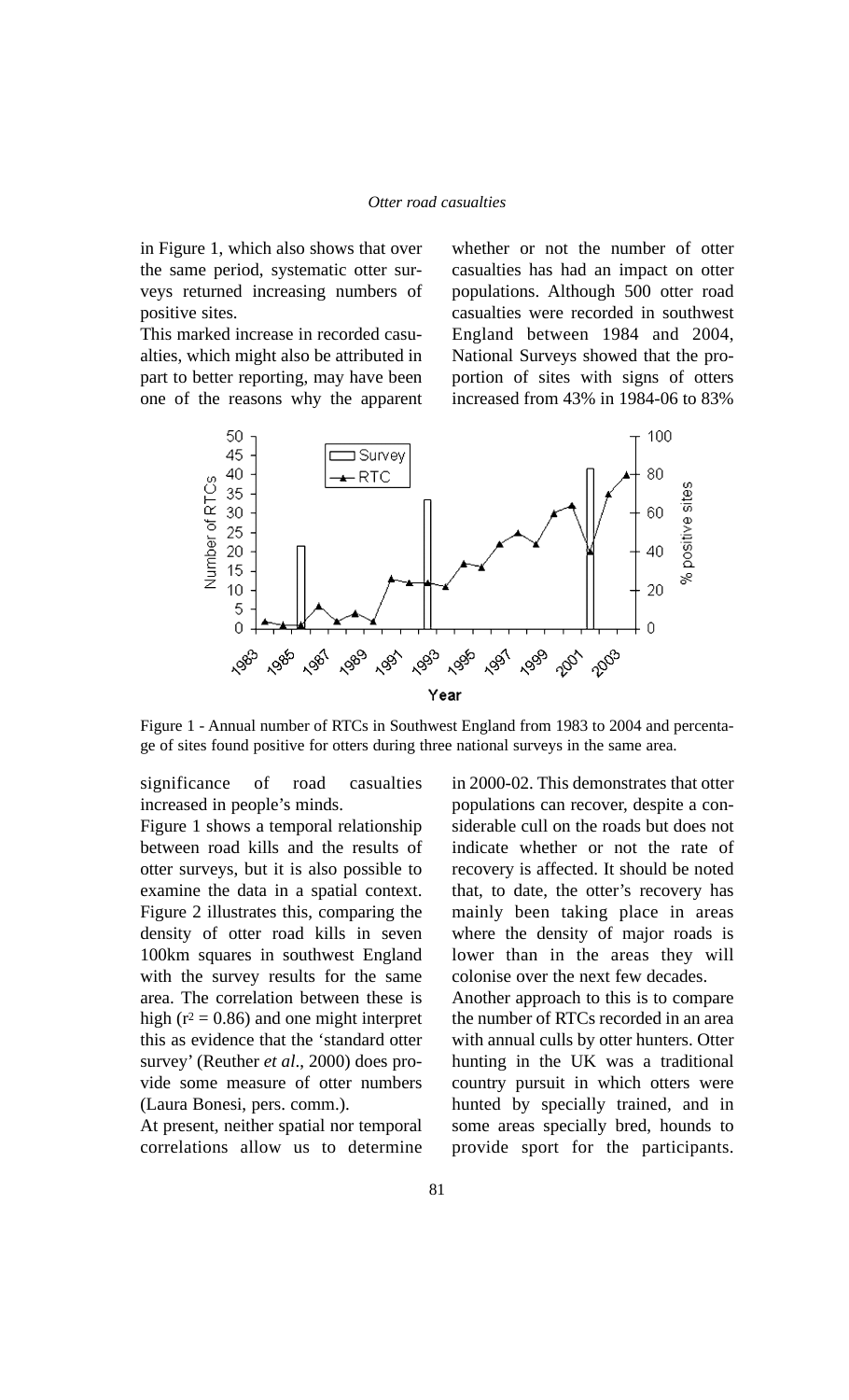

Chanin P.

Figure 2 - Comparison of RTC frequency (otters grid-square-1 year-1) with the percentage of sites found positive for otters during the national survey of 2000-02 in seven 100km x 100km national grid squares.

Although 'control' of otters was a recognised aim of hunting, the need to provide an exciting chase was important. Individual Otter Hunts had traditional areas in which they were active and they kept records of their success, including the number of days spent hunting each year, the number of otters seen and the number killed (Chanin and Jefferies, 1978). Otter hunting ceased after otters were protected in England and Wales in 1978.

Two hunts were traditionally active in southwest England and although the areas they hunted did not coincide exactly with current boundaries they were equivalent to the area used in Figure 1. Otter hunting flourished during the 1920s and 1930s and data are available for both hunts from 1925- 1939 (Chanin and Jefferies, 1978; Chanin, unpublished data). Over that 15 year period the annual cull averaged 36.47 ( $SE = 1.62$ ). By comparison the mean number of RTCs for the five years from 2000 to 2004 was 31.4 ranging from 20 to 40. It should be noted that neither dataset includes all anthro pogenic mortality during those periods. The hunt records include all otter which they killed but not those killed by oth ers such as river-keepers while the RTC data includes only those carcases that were reported. Nevertheless, the num bers are reasonably similar.

#### **CONCLUSION**

While there is no question that roads are a significant threat to individual otters which might be killed or serious ly injured on them, there is no evidence as yet that the number of otters killed on roads in Southwest England is suffi ciently high to have an adverse effect on the recovery of the otter population.

# COLLECTING AND RECORDING ROAD CASUALTIES

The value of road kills for post mortem studies of animals has long been recog-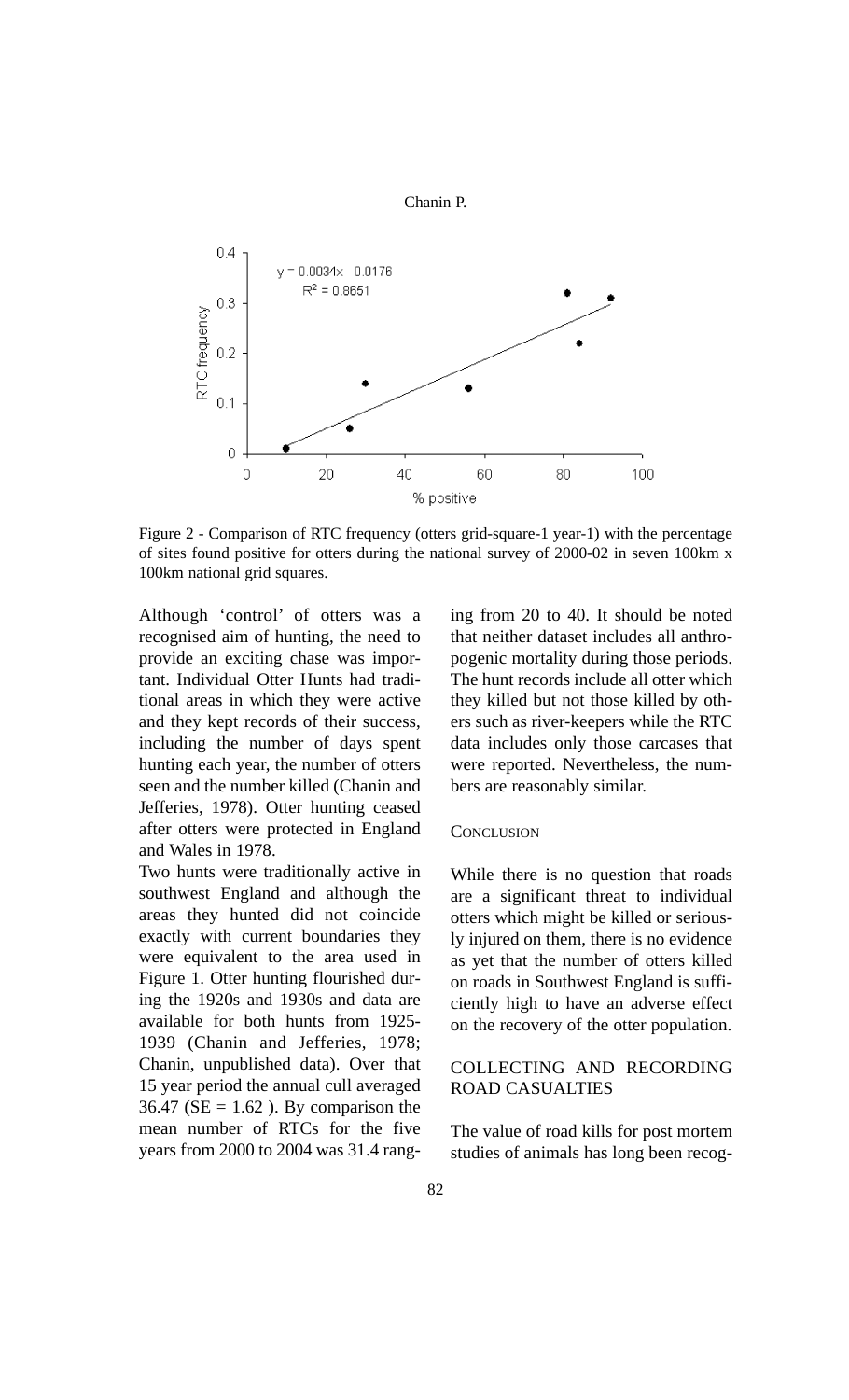nised and in the UK, otters have been collected for these purposes since the 1970s, initially on an *ad hoc* basis. In the 1990s, systematic collections of otter corpses began under the auspices of the Environment Agency who set up a collection and delivery system to ensure that bodies were rapidly sent to centres in south Wales or southwest England. A similar scheme has operated in Scotland.

In addition to providing reports on post mortems, the pathologists archived tissues, some of which were later used in DNA studies (e.g. Dallas *et al*., 2002 and 2003) and others for chemical analysis. A substantial proportion of the carcases, particularly from south and southwest England were studied by a veterinary pathologist with considerable experience. This has led to a substantial body of literature based on his studies and a number of significant findings, including the following:

- a) Many otters suffer from bite wounds inflicted by other otters, some leading to fatal infections (Simpson, 2006);
- b) Probable infanticide and cannibalism (Simpson and Coxon, 2000);
- c) A relationship between PCB levels and vitamin A in a wild population (Simpson *et al*., 2000);
- d) Retinal dysplasia in otters, correlated with lower levels of vitamin A and higher concentrations of dieldrin (Williams *et al*., 2004);
- e) A species of fluke, new to Britain, probably imported with exotic fish (Simpson *et al*., 2005).

More recently, the Environment Agency has incorporated these projects into its national surveillance scheme

for toxic chemicals.

Concurrently with this, the Environment Agency has maintained a database which records the location of otter casualties which has made it possible to identify places where otters are repeatedly killed (sometimes described as 'hot spots' or 'black spots') which has helped to focus efforts to provide mitigation. For example there are two sites in southwest England where five otters have been killed, over a six year period in one case and over eight years at the other (but with three of these within 15 months). In each case the rivers were blocked by weirs which are impassable to otters, forcing them to cross the road if they wished to travel upstream. Ramps which allow otters to bypass the weirs have now been installed at both of these sites and otters are known to use them.

# STUDIES OF ROAD CASUALTY **SITES**

The fact that road casualties, perhaps mistakenly, have been considered to be a significant threat to the recovery of otters in Britain has led to the Highways Agency commissioning a series of studies with a view to providing advice on mitigating the impact.

A study of otter casualties throughout the UK led Philcox *et al*. (1999) to conclude that a disproportionate number of otters were killed on trunk roads and A roads, which carry more, faster, traffic, and that more otters were killed in months when rainfall and river flows were higher.

In a subsequent study Grogan *et al.* (2001) matched known casualty sites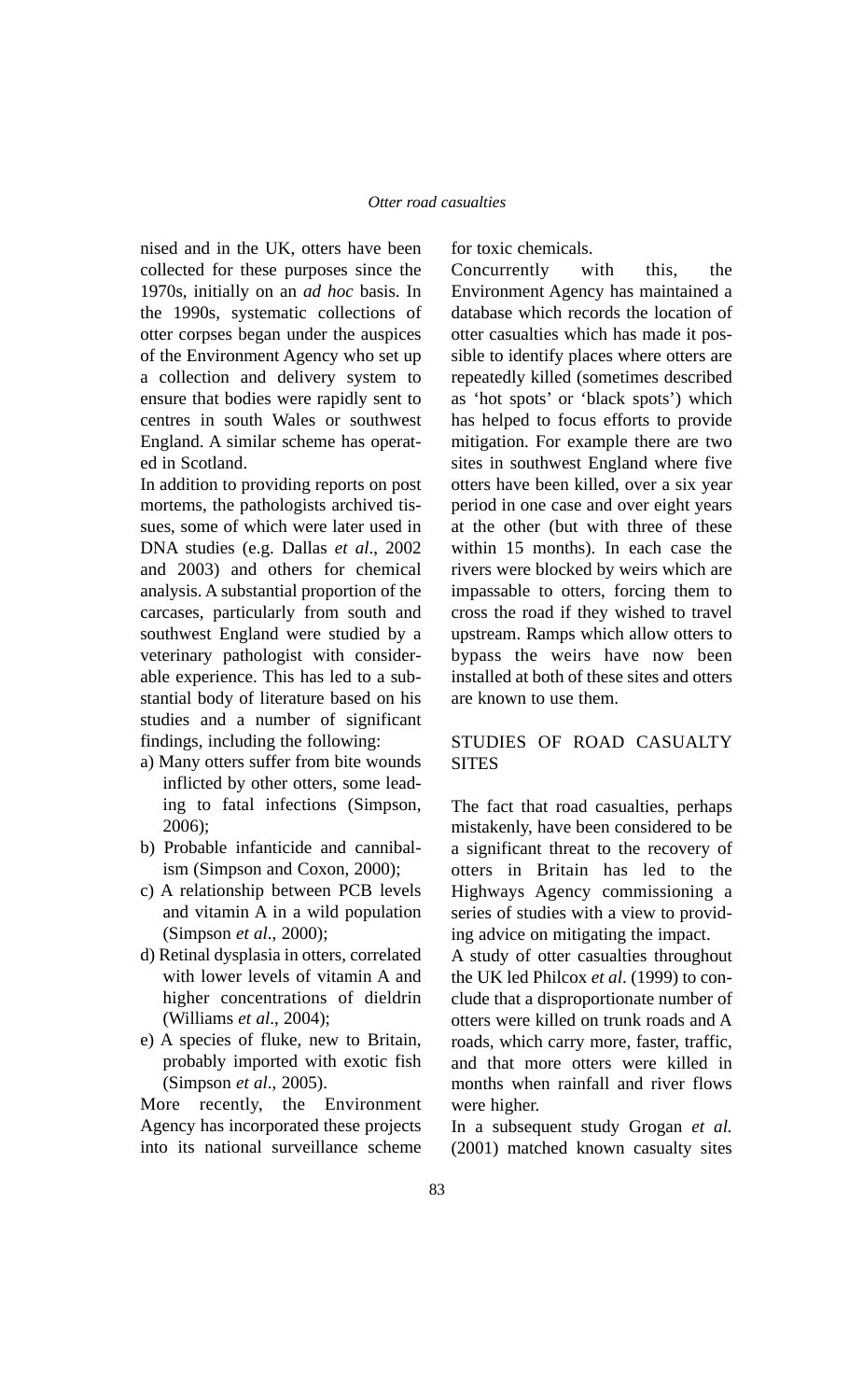with similar sites where none had occurred. A wide range of parameters were recorded (shape, size, water flow) in an effort to determine whether it would be possible to predict sites were otters were most likely to be killed. When undertaking a survey of trunk roads in southwest England I adopted a different approach (Chanin, 2000). All places where the roads crossed a watercourse which was shown on 1:50,000 scale maps were surveyed, together with any where otters casualties had occurred. I recorded a range of parameters similar to those collected by Grogan *et al*. (2001) In neither study was it found possible to make predictions, except at sites where otter passage beneath a road was permanently blocked by a weir or sluice so that the animals were always forced to cross the road, rather than travel under it.

One other feature of the study in southwest England was that a disproportionate number of otters were killed on sections of road running along watersheds. Any otter trying to travel from one catchment to another in such areas had no option but to cross the carriageway where there were no drainage channels passing under it. There was no evidence for regularly used crossing places (although these might exist) but there were stretches of where significant numbers of otters were killed along a length of a few kilometres. For example, five otters were killed in 3 years along a 4km stretch of road bordering the River Camel Special Area for Conservation.

One may conclude from these studies that otters might be killed at any point where a road crosses a waterway and in some areas, even where it does not. Heavy rain and high water flows will increase the probability that otters are forced to cross roads but the probability of an otter crossing the road at a particular point will also be influenced by the frequency with which otters use that stretch of waterway and variations in flow rate. The probability of an otter being killed as it crosses the road is itself influenced by, for example, time of day, traffic volume and speed.

It is also clear that otters will, on occasion, cross roads when they do not need to and there is no easy way to prevent this.

# PREVENTING CASUALTIES

While it may seem self-evident that it is desirable to reduce the number of otters killed on the roads it is important to recognise that this might be done for various reasons. For example:

Humanitarian: to reduce the suffering of individuals which are not killed outright or to prevent the death of dependant cubs if their mother is killed.

Conservation: because RTCs are a threat to the viability of the population or might slow down or prevent its recovery.

Public safety: to reduce the risk of accidents to road users who might endanger themselves while trying to avoid killing an otter crossing the carriageway.

While all of these reasons may be valid and of equal concern, to road management authorities for example, it is important to consider them carefully when allocating resources. Thus, advocating expensive mitigation to marginally reduce road deaths may not be the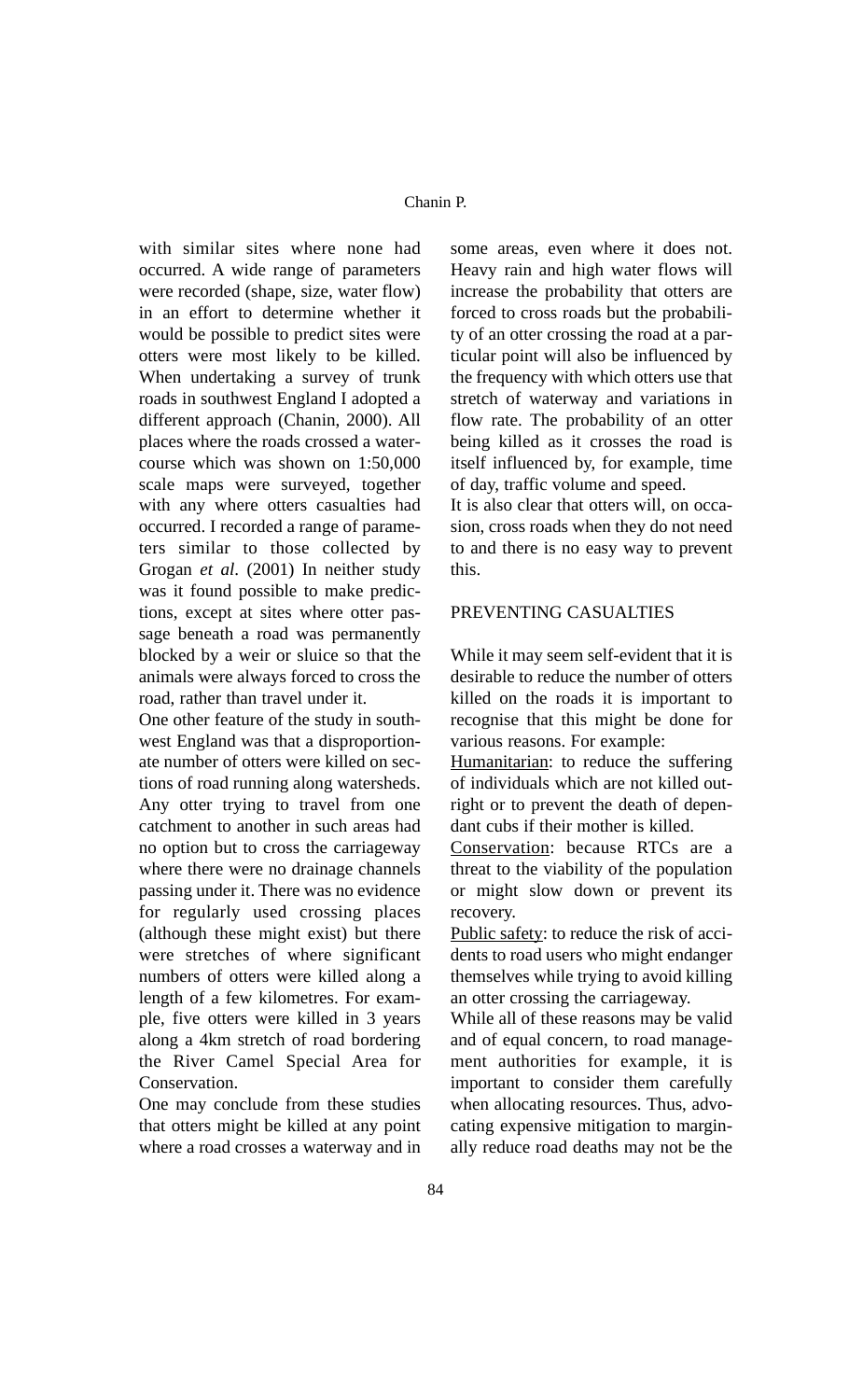best use of funds designated for conservation.

There are several methods available to prevent, or at least reduce the probability of, RTCs occurring and the costs and benefits of these need to be considered on a site by site basis.

CONSTRUCTION OF NEW BRIDGES AND **CULVERTS** 

One output from the work undertaken by Grogan *et al*. (2001) was a revision of the UK Highways Agency's Design Manual for Roads and Bridges (Highways Agency, 1999), known as the DMRB. This provides guidance on suitable designs for crossings of waterways which is intended to inform planning on major road schemes. While pointing out that it would be desirable to build all bridges and culverts large enough for otters to pass through them whatever the water flow, the authors acknowledge that in some places it may be necessary to incorporate ledges or tunnels for otters, and specification for these are provided.

Given the expansion in otter range in the UK over the past thirty years, it should be considered a matter of principle that all crossings of watercourses by new roads should be designed to minimise risks to otters, since it must be assumed that otters will colonise catchments from which they are currently absent during the next few years or decades. In particular, permanent barriers to otter movement should not be installed under any roads.

The DMRB guidelines were designed to be used on motorways and the largest of non-motorway roads, where structures may be very large and underpass es, therefore, very long. For smaller roads the specifications may be reduced proportionately, while bearing in mind the size of the animal. For example the DMRB recommends tunnel diameters of 600-900mm, while otters will readi ly enter tunnels as small as 300mm in diameter.

MITIGATING THE EFFECTS OF EXISTING **STRUCTURES** 

There are two main approaches to pro viding mitigation at sites which have lead to otter casualties although, in some sites, it may be advisable to use both:

- a) Creating alternative passages under the road by constructing ledges, ramps or additional tunnels which are above (most) flood water levels.
- b) Installing fencing to prevent otters gaining access to the road.

Which of these is appropriate depends both on the nature of the structure involved as well as the timing of instal lation.

Ramps and ledges - Where passage by otters is permanently blocked by a weir a simple ramp constructed of steel plate can be an effective remedy. However it should be very firmly attached in spate rivers and installed in such a way as to minimise the risk that it will snag float ing debris and thereby impede flow (Fig. 3).

In the UK, 300mm wide mild steel plate 4.5mm thick bolted to steel brack ets at 2m intervals has proved satisfac tory (Fig. 4). Evidence of use by otters has sometimes been found within a few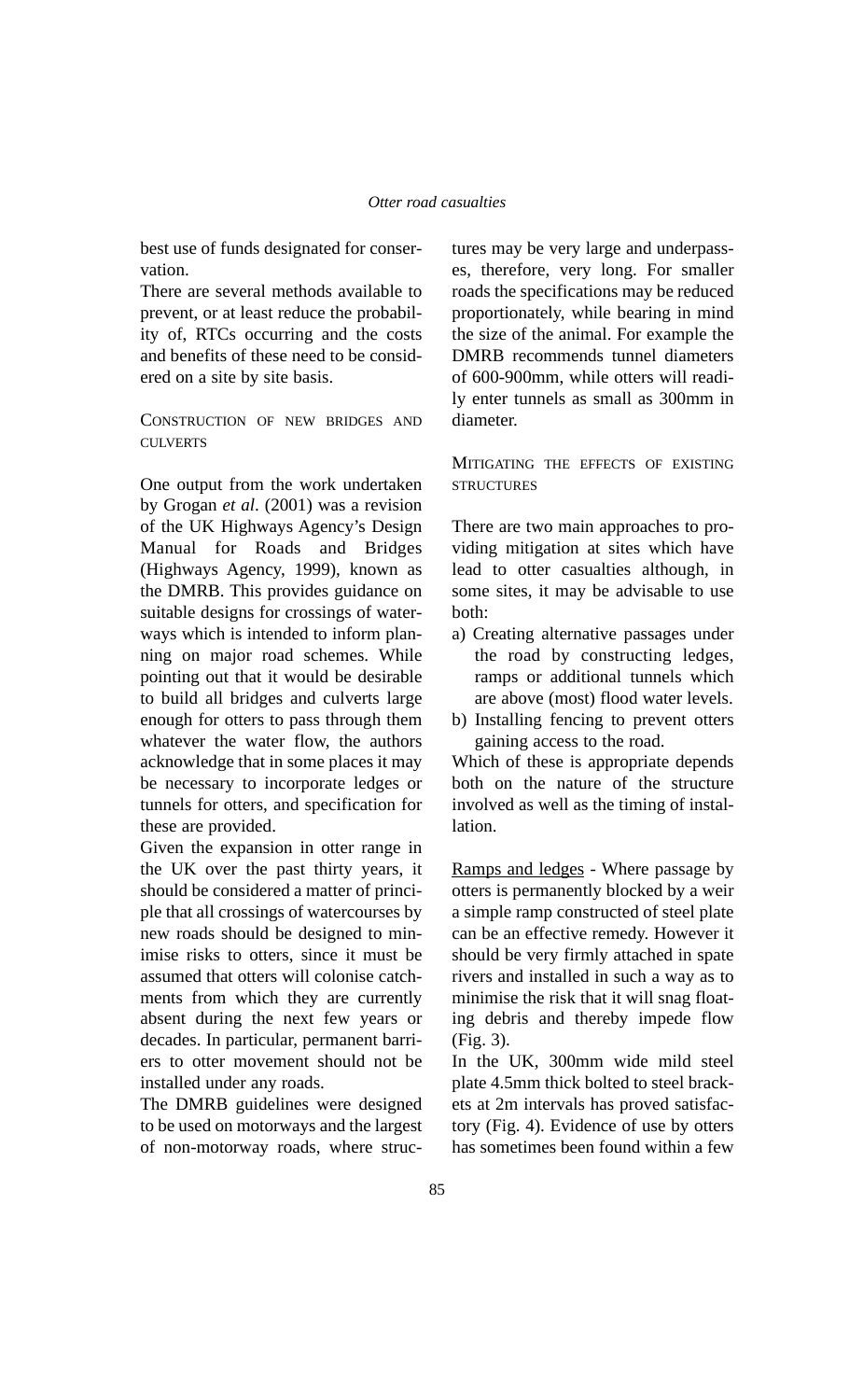### Chanin P.

days of installation.

An otter's passage under a road may be temporarily blocked either by high rates of water flow or because the culvert fills to the top leaving no air space. point which otters can reach by swimming or walking under flood conditions.

It is important to bear in mind the fact that it may still be beneficial to reduce



Figure 3 - Otter ramp over a weir where five casualties had occurred prior to its installation

In the first case it may be practical to bolt a steel ledge above maximum water levels along the whole length of the bridge or the culvert, so that otters can walk along it when swimming is impossible. A similar design to the ramps (above) may be used although it is important to ensure that the otter can reach these when water levels are high. In most cases it is likely that a ramp leading up to the ledge will need to extend outside the structure itself to a

the risks to otters by installing a ramp which is covered by extremely high spates but available at more normal ones, where a permanently usable ramp cannot be fitted.

Tunnels **-** Where a culvert fills to the roof or is the wrong shape for attaching a ledge (arched or cylindrical) a secondary, alternative tunnel may be sometimes be practical (sometimes called an 'underpasses' or 'dry cul-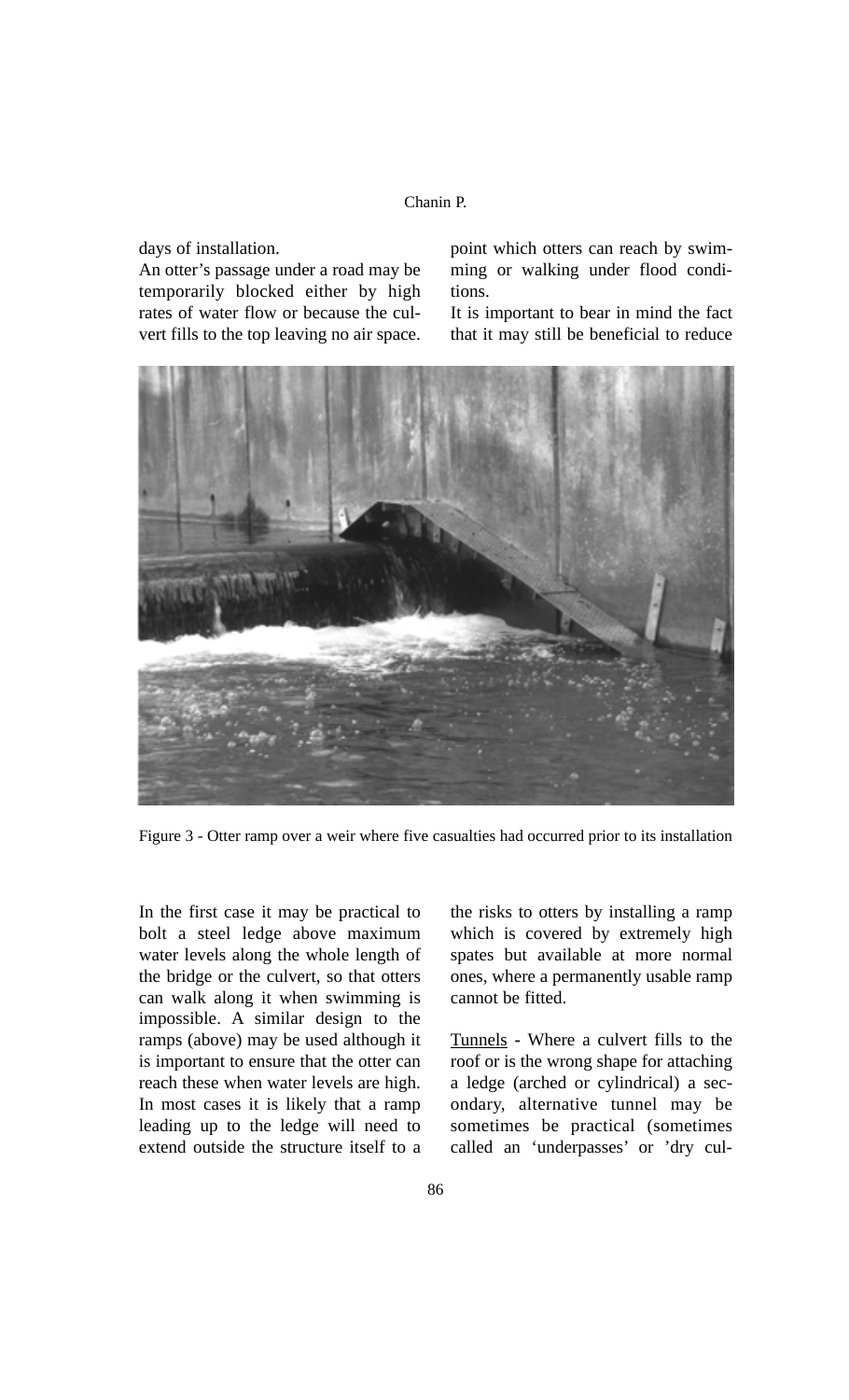#### *Otter road casualties*



Figure 4 - Close-up of ramp and support.

vert'). These can be extremely expensive and disruptive to install after the initial construction of a road but they should not have any impact on the structure itself, do not run the risk of creating an obstruction and are much less likely to suffer damage during severe flood events. Generally, for post-construction mitigation, it is most cost-effective to install these when other road works are undertaken at the same time.

As with ledges, an underpass which itself occasionally floods may provide benefits by reducing the frequency that otters are forced to cross the roads and thereby reduce the probability of casualties.

Fencing **-** This is often recommended

as a simple approach to reducing the risk of road casualties and is recommended by the DMRB as an essential part of any mitigation process. However its use should be considered with care at any site since it can create problems as well as solve them.

Although otters can climb over and dig under fences when confined in captivity it is more likely in the wild that they will try to walk round a fence than do either of these. Thus the specifications for fencing probably do not need to be as rigorous as for badgers. The DMRB recommends that fences should extend for at least 100m on either side of the water crossing concerned although otters have been killed crossing roads at greater distances from water than these. It should also be noted that fencing is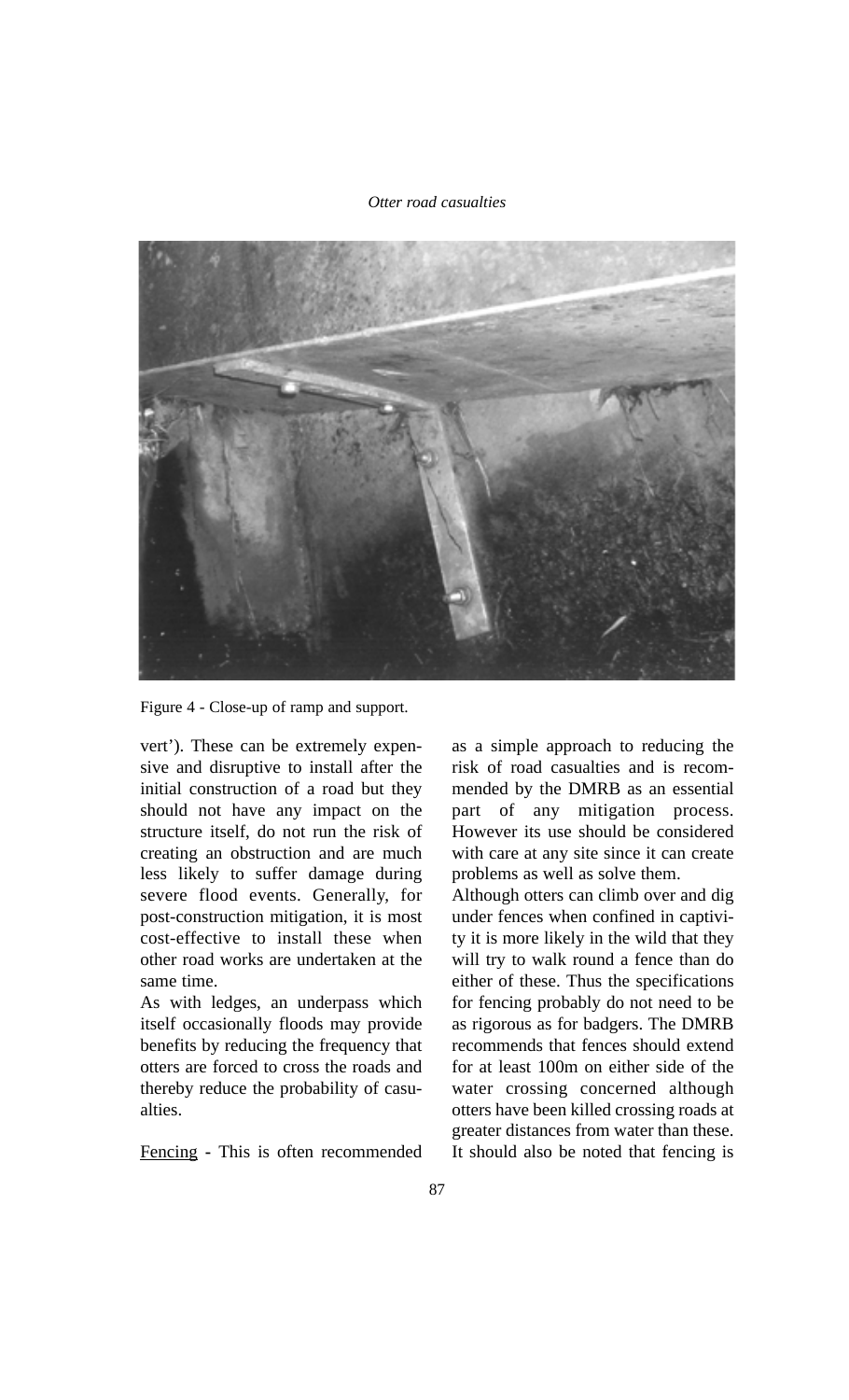susceptible to damage during roadside maintenance and it is necessary to check its integrity at regular intervals.

The following points should be considered before installing fencing:

- a) It may be more beneficial to use fences to guide otters from the water's edge to a safe crossing such as an underpass or ledge, than to simply prevent access to the road *per se*.
- b) Is fencing needed on both sides of the road? Otters are more likely to be prevented from travelling upstream than down by floods, except where culverts are filled to the top. Fencing on both sides may lead to otters being trapped on the carriageway if they follow a fence to its end, go around it and then try travel back towards the water course.
- c) Preventing otters from crossing watersheds by fencing known crossing points may be more detrimental to the population than accepting some losses as the price for allowing animals (of various species) to disperse freely.

# PRIORITIES FOR ACTION

In the UK, approaches to reducing the risk of otter road casualties have evolved over a period of time. Initially they took the form of local action inspired by individuals with a particular concern for otters but more recently the problem has been taken up by government bodies such as the Environment Agency and the Highways Agency who have adopted a systematic approach to it.

Based on these experiences, the following should be considered in areas where the problem is only just beginning to be recognised.

#### COLLECT INFORMATION

Monitoring RTCs **-** Ensure that the locations of all casualties are centrally recorded and that the information is reviewed at intervals as a means of identifying sites where otters are being killed regularly so that mitigation can be considered.

Post mortems **-** Arrange for corpses to be collected and delivered to a veterinary pathologist for examination. Ideally corpses should be examined fresh (not frozen) by one or a very small number of experienced pathologists working to agreed procedures, including for the recording and archiving of information and histological material.

AGREE AND ENFORCE APPROPRIATE DESIGNS FOR NEW ROADS

Agree guidelines for bridge and culvert design which is compatible with otter use. This needs to be accepted by national and local bodies involved in road construction. Guidelines must be followed in areas which otters are likely to recolonise as well as those where they are already present.

CARRY OUT MITIGATION ON EXISTING ROADS

Use information from RTC monitoring, possibly combined with pro-active sur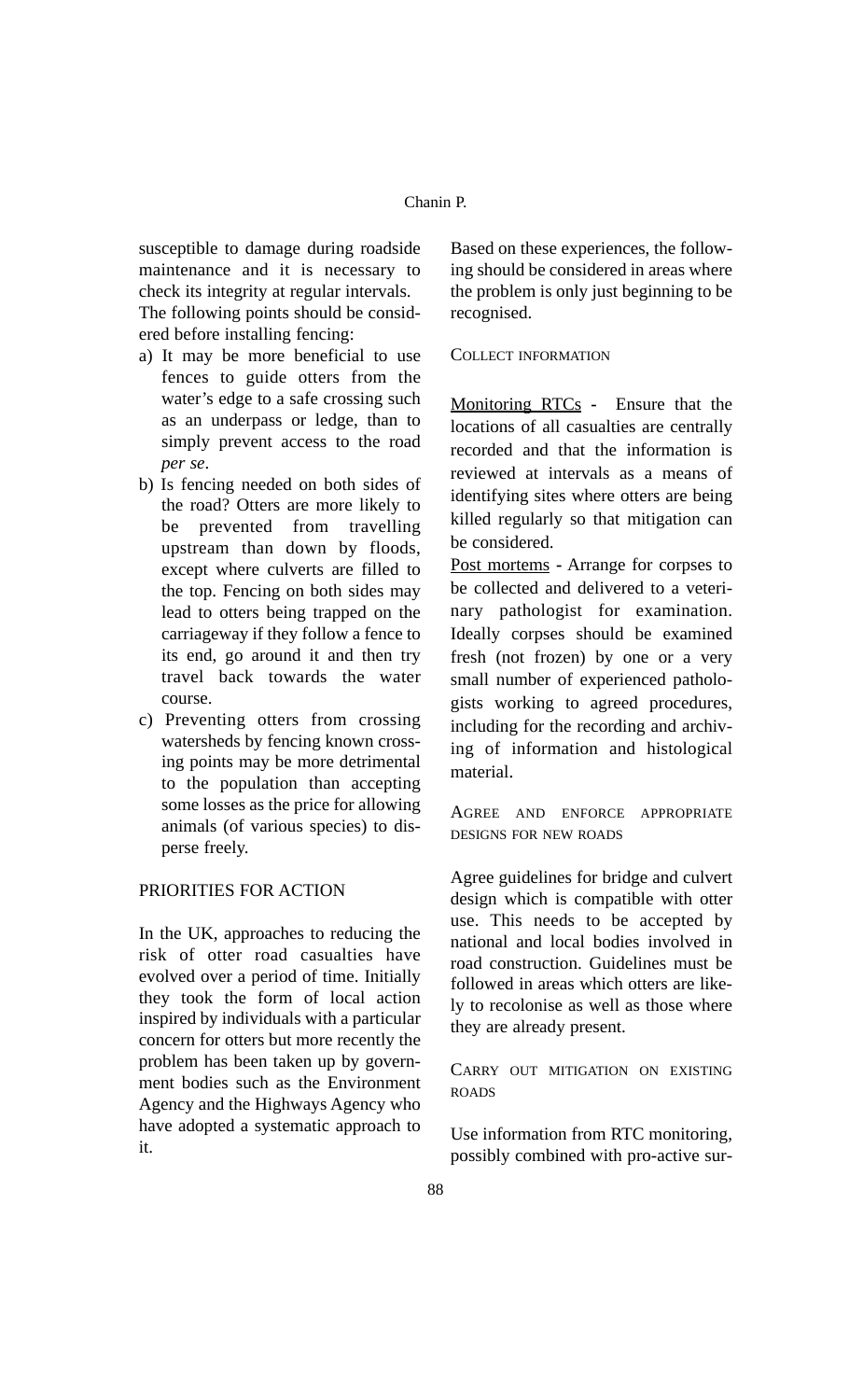veys on major routes to identify structures such as weirs under bridges, which create high risks for otters by them forcing onto the road surface. Implement a programme of mitigation focussing first on areas where otters are already present and then moving on to areas which they will recolonise in due course.

### **CONCLUSIONS**

It is obvious that as the numbers of otters increase in an area the number that are killed on the road will increase too. What is not so obvious is the extent to which losses through road kills will have an impact on the viability of a declining population, the maintenance of a stable population or the rate of increase of a recovering otter population. In the UK, otter populations continue to recover despite increasing casualties and there is no evidence as yet to indicate that they have a detrimental effect.

Although it will never be possible to prevent all road kills it is possible to reduce the risk in some areas and also to use road casualties as a valuable resource for understanding population processes, monitoring diseases and the burdens and effects of toxic chemicals in wild populations.

Consideration of road kills should be regarded as an important component of otter conservation but careful thought should be given to the merits of recording and using RTCs as well as the costs and benefits of preventing them.

It is important to recognise that increasing otter road casualties is a consequence of successful conservation rather than, necessarily, an indicator of

failure.

## ACKNOWLEDGEMENTS

I am grateful to many people for discussion and advice on what to do about RTCs over the past five years. In particular, Mary Rose Lane, Kate Stokes, Vic Simpson, Adam Grogan and Gareth Evans have provided a great deal of encouragement and support.

# **REFERENCES**

- Anon 1969. The otter in Britain. *Oryx*, 10: 16-22.
- Bradshaw A.V. and Slater F.M. 2002. A post mortem study of otters (*Lutra lutra*) in England and Wales. Environment Agency R&D Technical Report W1-019/TR. Environment Agency, Bristol 48 pp.
- Chanin P. 1985. The Natural History of Otters. Croom Helm, Kent. 179 pp.
- Chanin P. and Jefferies D.J. 1978. The decline of the otter *Lutra lutra* in Britain: an analysis of hunting records and discussion of causes. *Biol. J. Linn. Soc*., 10: 305-328
- Chanin P. 2000. Otter Road Casualties: a survey of the A30, A38 and M5 in Devon and Cornwall. Unpublished report for the Highways Agency.
- Dallas J.F., Coxon K.E., Sykes T., Chanin P.R.F., Marshal, F., Carss D.N., Bacon P.J., Piertney S.B. and Racey P.A. 2003. Similar estimates of population genetic composition and sex ratio derived from carcasses and faeces of Eurasian otter *Lutra lutra*. *Molecular Ecology*, 12: 275–282.
- Dallas J.F., Marshall F., Piertney S.B., Bacon P.J., and Racey P.A. 2002. Spatially restricted gene flow and reduced microsatellite polymorphism in the Eurasian otter *Lutra lutra* in Britain.